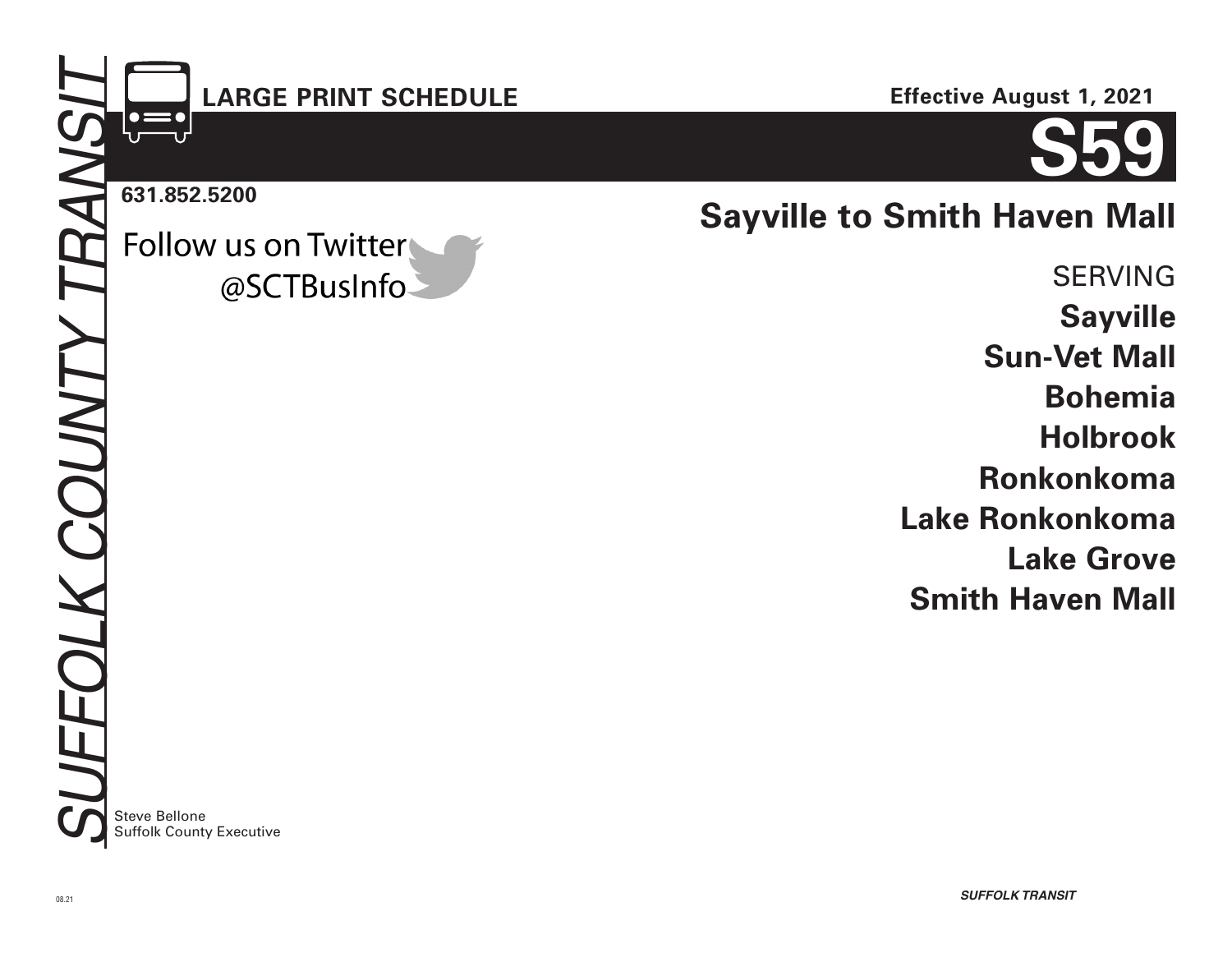## **Suffolk County Transit Fares**

| <b>Youth/Student fare\$1.25</b>                                                                                                                                                                                                                                                                                                                                                             |  |  |  |  |  |
|---------------------------------------------------------------------------------------------------------------------------------------------------------------------------------------------------------------------------------------------------------------------------------------------------------------------------------------------------------------------------------------------|--|--|--|--|--|
| Youths 5 to 13 years old.                                                                                                                                                                                                                                                                                                                                                                   |  |  |  |  |  |
| Students 14 to 22 years old. (High School/                                                                                                                                                                                                                                                                                                                                                  |  |  |  |  |  |
| College ID required).                                                                                                                                                                                                                                                                                                                                                                       |  |  |  |  |  |
| Children under 5 years oldFREE<br>Limit 3 children when accompanied by adult.                                                                                                                                                                                                                                                                                                               |  |  |  |  |  |
| <b>Senior, Person with Disabilities, Medicare</b>                                                                                                                                                                                                                                                                                                                                           |  |  |  |  |  |
| <b>Card Holders and Veterans  75 cents</b>                                                                                                                                                                                                                                                                                                                                                  |  |  |  |  |  |
| $\mathbf{D}_{\mathbf{a}}$ $\mathbf{a}$ $\mathbf{a}$ $\mathbf{A}_{\mathbf{a}}$ $\mathbf{A}_{\mathbf{a}}$ $\mathbf{A}_{\mathbf{a}}$ $\mathbf{A}_{\mathbf{a}}$ $\mathbf{A}_{\mathbf{a}}$ $\mathbf{A}_{\mathbf{a}}$ $\mathbf{A}_{\mathbf{a}}$ $\mathbf{A}_{\mathbf{a}}$ $\mathbf{A}_{\mathbf{a}}$ $\mathbf{A}_{\mathbf{a}}$ $\mathbf{A}_{\mathbf{a}}$ $\mathbf{A}_{\mathbf{a}}$ $\mathbf{A}_{\$ |  |  |  |  |  |

**Personal Care Attendant** ............ FREE When traveling to assist passenger with disabilities.

## **Transfer** ........................ 25 cents

- Available on request when paying fare
- Good for two (2) connecting buses
- Valid for two (2) hours from time received
- Not valid for return trip
- Special restrictions may apply*, see transfer.*

## **Suffolk County Transit Service: Observed Holidays**

No service New Year's Day, Memorial Day, Independence Day, Labor Day, Thanksgiving Day or Christmas Day.

\*Saturday schedule in effect for Martin Luther King Jr Day, Presidents Day and Veterans Day.

#### **Reduced Fare Program for Seniors, Persons with Disabilities and Medicare Card Holders**

Persons with valid, municipally issued cards identifying them as at least 60 years old or mentally or physically disability may ride for the reduced, one-way fare. A valid Medicare Card is also accepted as ID. Persons must display their ID card to the driver when paying the fare to ride at the reduced rate.

## **For ID information:**

| <b>Seniors ID</b>           | 631.853.8200 |
|-----------------------------|--------------|
| <b>Handicapped ID</b>       | 631.853.8333 |
| <b>Hearing Impaired TTY</b> | 631.853.5658 |

## **Passengers Please**

- Have exact fare ready; driver cannot handle money.
- Passengers must deposit their own fare.
- Arrive earlier than scheduled departure time.
- Tell driver your destination.
- SCT drivers are required to announce major bus stop locations.
- Smoking, drinking, eating and playing of radios is prohibited.

## **Bike Racks**

Available on all Suffolk County Transit (SCT) bus routes.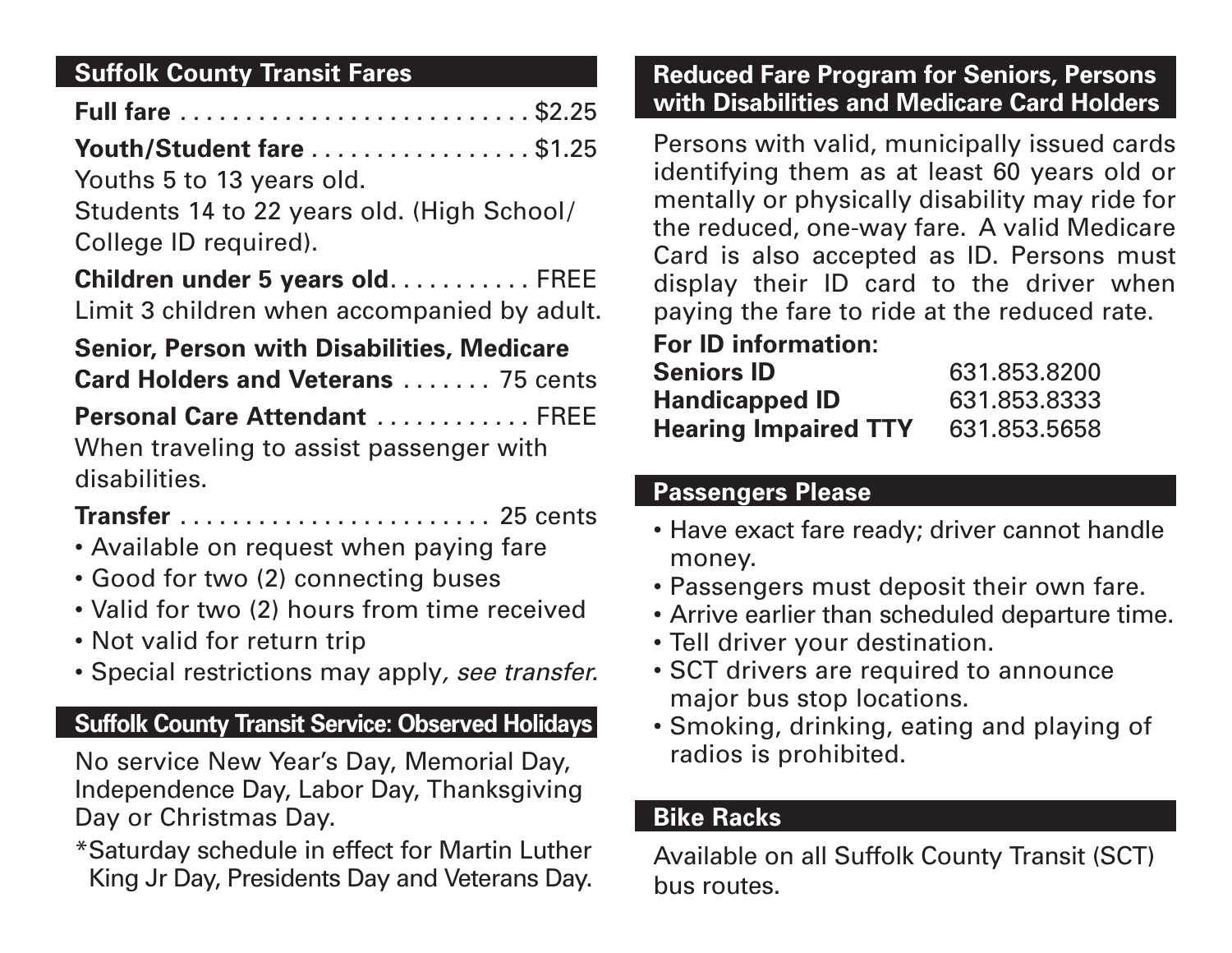#### **Persons with Disabilities**

Upon request, drivers will assist wheelchair passengers while boarding and leaving lift/ ramp and with use of securement device. Use of wheelchair lifts/ramps also available to passengers using walkers, canes, braces or who are otherwise mobility-impaired. Person traveling with respirator or portable oxygen supply are permitted to ride SCT buses. Service animals to accompany disabled passengers are also permitted.

#### **SCAT Paratransit Services**

Paratransit Bus Service is available to ADA eligible passengers. To register or for more information, call Office for People with Disabilities at 631.853.8333.

#### **Additional Transit Services**

**HART, Huntington Area Rapid Transit** 631.427.8287 **NICE, Nassau Inter-County Express** . . 516.228.4000 **MTA Long Island Rail Road**... 718.217.5477 **511NY Rideshare**. . 511 and say "Rideshare"

#### **Suffolk County Transit Information**

Questions, Suggestions, Complaints? **Suffolk County Transit Information Service 631.852.5200**

Monday – Friday from 8:00am to 4:30pm

| <b>S59 Connecting Service</b> |                                                  |  |  |  |
|-------------------------------|--------------------------------------------------|--|--|--|
| <b>Route No.</b>              | <b>Location of Connecting Bus</b>                |  |  |  |
| <b>S40</b>                    | Sayville                                         |  |  |  |
| S54                           | <b>Bohemia</b>                                   |  |  |  |
| S56, S58, S60                 | <b>Smith Haven Mall</b>                          |  |  |  |
|                               | S62, S63, 3D, 6B Smith Haven Mall                |  |  |  |
| <b>S57</b>                    | Ronkonkoma, Sayville,<br><b>Smith Haven Mall</b> |  |  |  |
| 6A, 7A                        | Ronkonkoma                                       |  |  |  |

#### **Long Island Rail Road Connections**

Ronkonkoma – Ronkonkoma Branch Sayville – Montauk Branch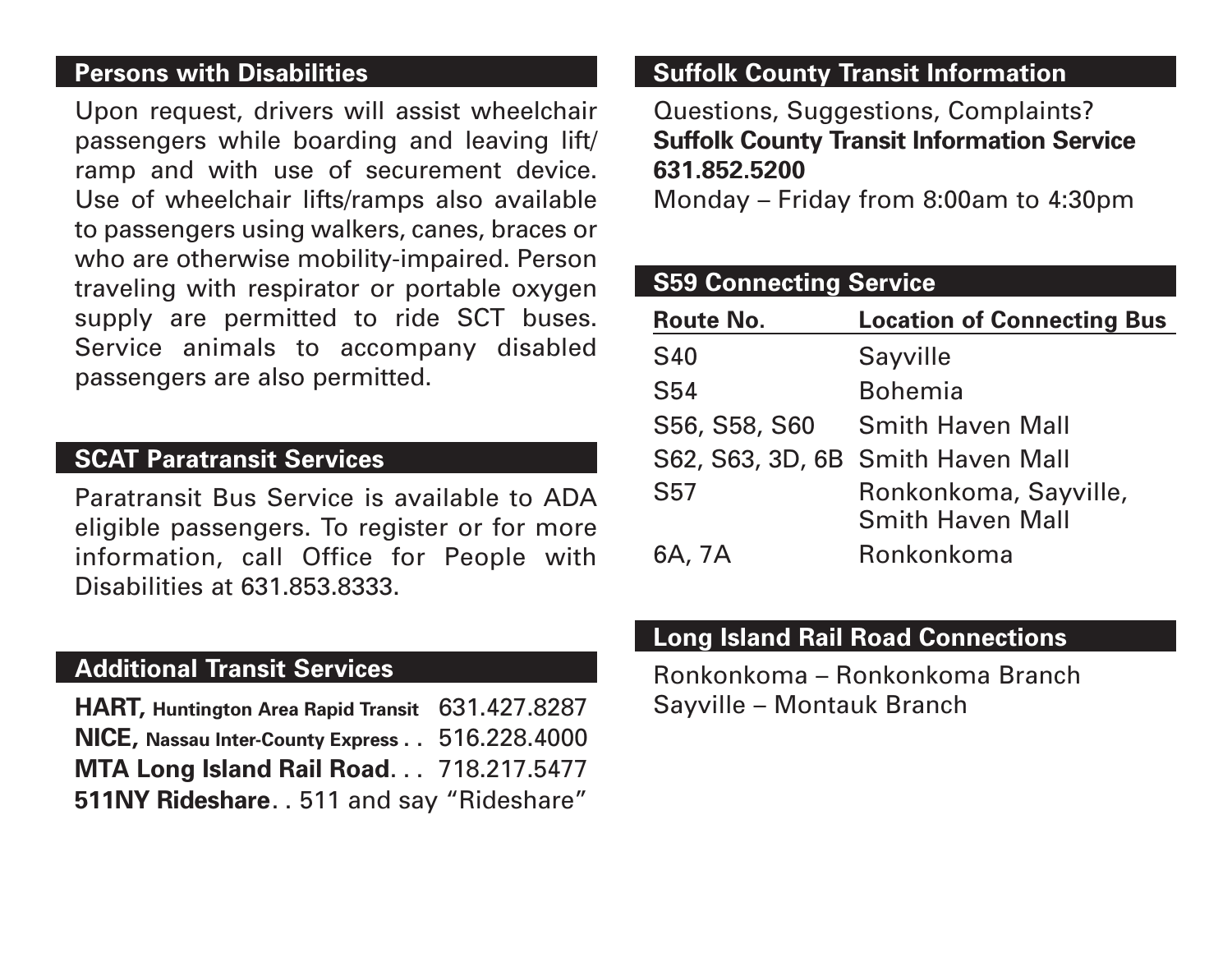| <b>S59 Northbound Service</b> |                   |                                  |                 |                         |                                       | <b>Sayville to Smith Haven Mall</b> |                                                  |                            |  |
|-------------------------------|-------------------|----------------------------------|-----------------|-------------------------|---------------------------------------|-------------------------------------|--------------------------------------------------|----------------------------|--|
| <b>Sayville</b>               | <b>Sayville</b>   | <b>Bohemia</b><br>Orville Dr.    | <b>Holbrook</b> | <b>Holbrook</b>         | <b>Ronkonkomal</b><br><b>Railroad</b> | Lake<br> Ronkonkoma                 | <b>Lake Grove</b>                                | <b>Lake Grove</b>          |  |
| Montauk Hwy.<br>Railroad Ave. | Sayville<br>Plaza | <b>Veterans</b><br>Memorial Hwy. | Sun-Vet<br>Mall | Main St.<br>Furrows Rd. |                                       | Portion Rd.                         | Hawkins Ave.   Middle Country Rd.<br>Hawkton PI. | <b>Smith Haven</b><br>Mall |  |
| $*5:45$                       | 5:52              | 5:55                             |                 | 6:10                    | 6:16                                  |                                     |                                                  |                            |  |
| $*6:10$                       | 6:17              | 6:20                             |                 | 6:35                    | 6:40                                  | 6:45                                | 6:50                                             | 6:55                       |  |
| $*6:30$                       | 6:37              | 6:40                             |                 | 6:55                    | 7:00                                  |                                     |                                                  |                            |  |
| 7:15                          | 7:22              | 7:27                             |                 | 7:42                    | 7:47                                  | 7:52                                | 8:00                                             | 8:05                       |  |
| 8:15                          | 8:22              | 8:27                             | 8:34            | 8:45                    | 8:50                                  | 8:57                                | 9:05                                             | 9:10                       |  |
| 9:15                          | 9:22              | 9:27                             | 9:34            | 9:45                    | 9:50                                  | 9:57                                | 10:05                                            | 10:10                      |  |
| 10:25                         | 10:32             | 10:37                            | 10:44           | 10:55                   | 11:00                                 | 11:07                               | 11:15                                            | 11:20                      |  |
| 11:25                         | 11:32             | 11:37                            | 11:44           | 11:55                   | 12:00                                 | 12:07<br>12:15                      |                                                  | 12:20                      |  |
| 12:25                         | 12:32             | 12:37                            | 12:44           | 12:55                   | 1:00                                  | 1:07                                | 1:15                                             | 1:20                       |  |
| 1:25                          | 1:32              | 1:37                             | 1:44            | 1:55                    | 2:00                                  | 2:07                                | 2:15                                             | 2:20                       |  |
| 2:25                          | 2:32              | 2:37                             | 2:44            | 2:55                    | 3:00                                  | 3:07                                | 3:15                                             | 3:20                       |  |
| 3:25                          | 3:32              | 3:37                             | 3:44            | 3:55                    | 4:00                                  | 4:07                                | 4:15                                             | 4:20                       |  |
| 4:35                          | 4:44              | 4:50                             | 5:00            | 5:12                    | 5:20                                  | 5:25                                | 5:31                                             | 5:35                       |  |
| 5:40                          | 5:48              | 5:54                             | 6:02            | 6:14                    | 6:20                                  | 6:25                                | 6:31                                             | 6:35                       |  |
| 7:00                          | 7:08              | 7:14                             | 7:22            | 7:34                    | 7:40                                  | 7:45                                | 7:51                                             | 7:55                       |  |

## **S59 service available Monday thru Saturday only.** AM – Lightface **PM – Boldface**

Schedules subject to change without notice.

## **\*No Saturday Service on these trips.**

Suffolk County cannot assume responsibility for inconvenience, expense or damage resulting from timetable errors, delayed buses or failure to make connections.

**Where to board:** For your safety, please wait for the bus at a designated bus stop.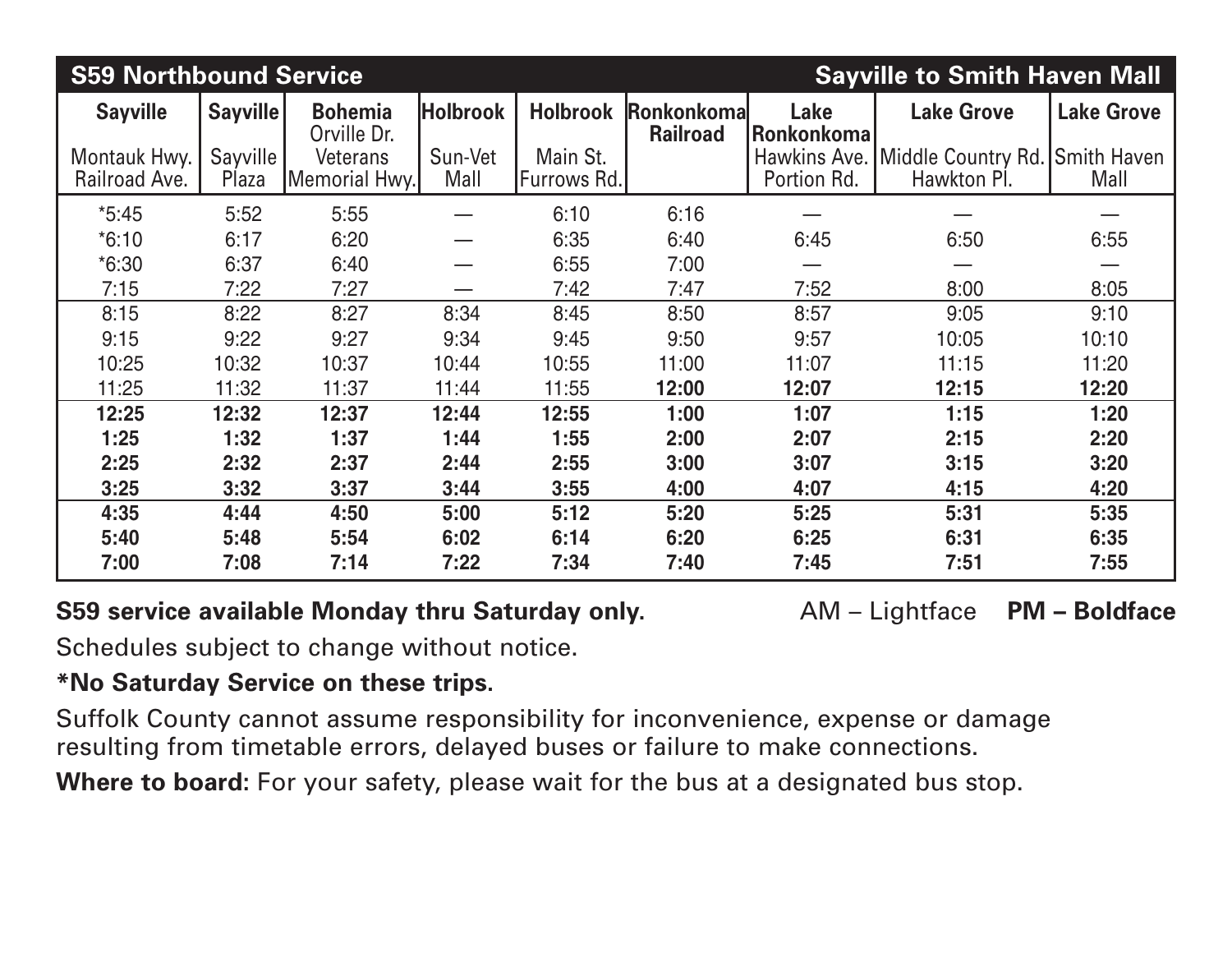| <b>S59 Southbound Service</b><br><b>Smith Haven Mall to Sayville</b> |                                               |                             |                                |                         |                 |                                  |                   |                               |
|----------------------------------------------------------------------|-----------------------------------------------|-----------------------------|--------------------------------|-------------------------|-----------------|----------------------------------|-------------------|-------------------------------|
| <b>Lake Grove</b>                                                    | <b>Lake Grove</b>                             | Lake<br><b>Ronkonkoma</b>   | Ronkonkomal<br><b>Railroad</b> | <b>Holbrook</b>         | <b>Holbrook</b> | <b>Bohemia</b><br>Orville Dr.    | <b>Sayville</b>   | <b>Sayville</b>               |
| Mall                                                                 | Smith Haven Middle Country Rd.<br>Hawkton Pl. | Hawkins Ave.<br>Portion Rd. |                                | Main St.<br>Furrows Rd. | Sun-Vet<br>Mall | <b>Veterans</b><br>Memorial Hwy. | Sayville<br>Plaza | Montauk Hwy.<br>Railroad Ave. |
| 7:00                                                                 | 7:04                                          | 7:10                        | 7:15                           | 7:22                    | 7:34            | 7:42                             | 7:47              | 7:55                          |
| 8:10                                                                 | 8:14                                          | 8:20                        | 8:25                           | 8:32                    | 8:44            | 8:52                             | 8:57              | 9:05                          |
| 9:30                                                                 | 9:33                                          | 9:40                        | 9:45                           | 9:50                    | 10:01           | 10:08                            | 10:13             | 10:20                         |
| 10:30                                                                | 10:33                                         | 10:40                       | 10:45                          | 10:50                   | 11:01           | 11:08                            | 11:13             | 11:20                         |
| 11:30                                                                | 11:33                                         | 11:40                       | 11:45                          | 11:50                   | 12:01           | 12:08                            | 12:13             | 12:20                         |
| 12:30                                                                | 12:33                                         | 12:40                       | 12:45                          | 12:50                   | 1:01            | 1:08                             | 1:13              | 1:20                          |
| 1:30                                                                 | 1:33                                          | 1:40                        | 1:45                           | 1:50                    | 2:01            | 2:08                             | 2:13              | 2:20                          |
| 2:30                                                                 | 2:33                                          | 2:40                        | 2:45                           | 2:50                    | 3:01            | 3:08                             | 3:13              | 3:20                          |
| 3:30                                                                 | 3:34                                          | 3:40                        | 3:45                           | 3:52                    | 4:04            | 4:12                             | 4:17              | 4:25                          |
| 4:30                                                                 | 4:34                                          | 4:40                        | 4:45                           | 4:52                    | 5:04            | 5:13                             | 5:20              | 5:30                          |
| 5:45                                                                 | 5:49                                          | 6:00                        | 6:10                           | 6:15                    | 6:26            | 6:33                             | 6:38              | 6:45                          |
| 6:45                                                                 | 6:48                                          | 6:55                        | 7:00                           | 7:06                    | 7:16            | 7:23                             | 7:28              | 7:35                          |

## **S59 service available Monday thru Saturday only.** AM – Lightface **PM – Boldface**

Schedules subject to change without notice.

## **\*No Saturday Service on these trips.**

Suffolk County cannot assume responsibility for inconvenience, expense or damage resulting from timetable errors, delayed buses or failure to make connections.

Where to board: For your safety, please wait for the bus at a designated bus stop.